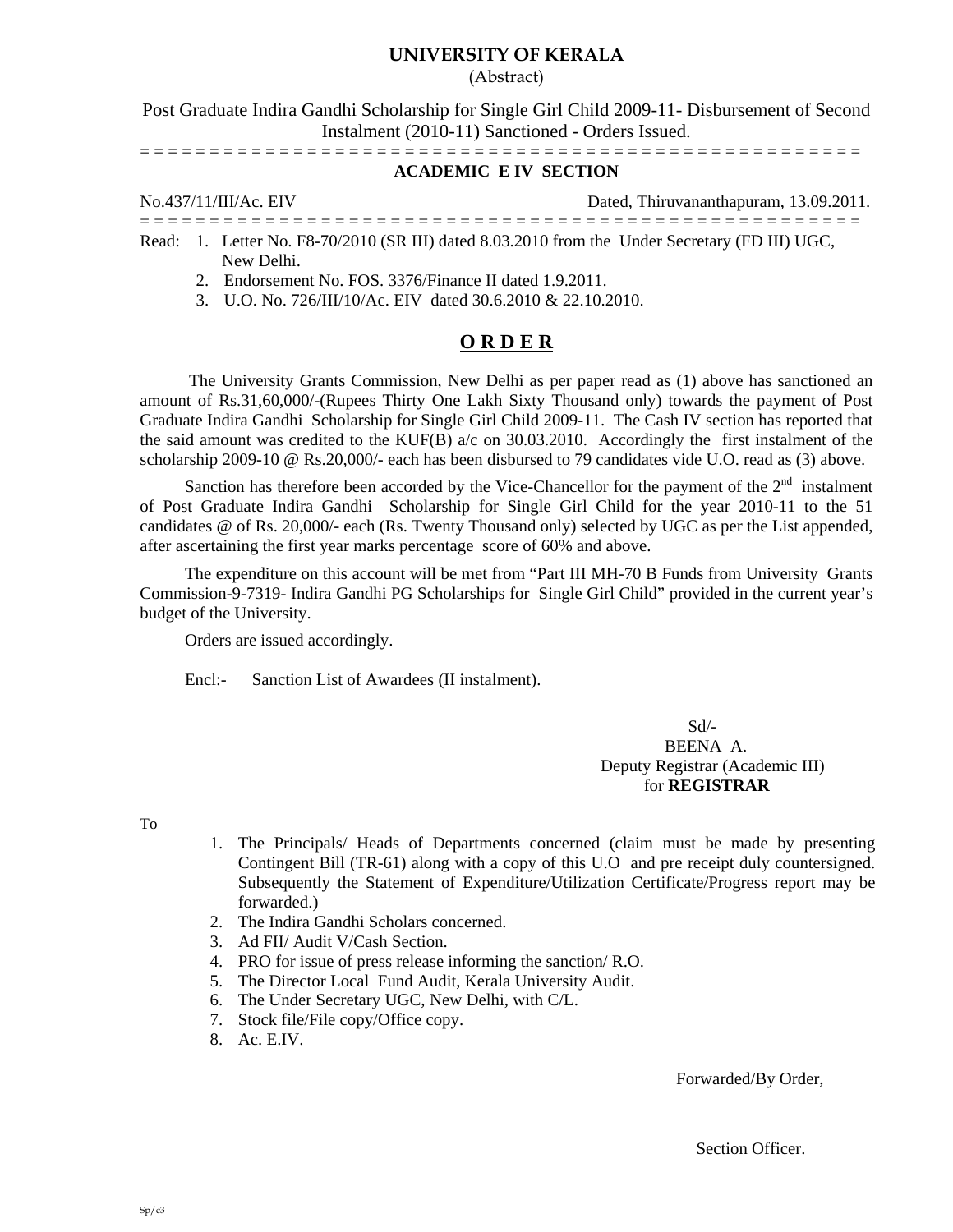# **UNIVERSITY OF KERALA**

## U.O. No. 437/11/III/Ac.EIV dated 13-09-2011

## **List of shortlisted Awardees 2010-'11 for the second instalment of the Post Graduate Indira Gandhi Scholarship for Single Girl Child (2009-'11)**

| SI.<br>No.     | ID.<br>No. | <b>NAME OF APPLICANT</b> | <b>PG SUBJECT</b>           | PG COLLEGE/DEPT.                                        |
|----------------|------------|--------------------------|-----------------------------|---------------------------------------------------------|
| (1)            | (2)        | (3)                      | (4)                         | (5)                                                     |
| $\mathbf{1}$   | 8          | Reshma A.                | MA-English                  | Institute of English                                    |
| $\overline{2}$ | 95         | Karunalatha R.           | <b>MSc-Mathematics</b>      | Department of Mathematics,<br><b>University College</b> |
| 3              | 127        | Anitha Cleetus Pereira   | MA-English                  | Institute of English                                    |
| $\overline{4}$ | 180        | Jailekshmi B.            | MA-Psychology               | Department of Psychology, Karyavattom                   |
| 5              | 193        | Anusree P.S.             | MSc-Analytical<br>Chemistry | Sree Narayana College, Kollam                           |
| 6              | 262        | Bismi Yoosuf S.N.        | M.A-Arabic                  | Department of Arabic, University College                |
| $\tau$         | 299        | Uma Surendran            | MSc - Zoology               | Department of Zoology, University College               |
| $8\,$          | 429        | <b>Hannah Mathew</b>     | MA-English                  | Govt.Arts College, Thycaud                              |
| 9              | 452        | Parvathy S.Kumar         | MSc-Chemistry               | Department of Chemistry, Karyavattom                    |
| 10             | 472        | Krishnendhu S.K.         | MA-Music                    | Govt. College for Women,<br>Thiruvanathapuram           |
| 11             | 482        | Krishna Priya R.V.       | MA-Malayalam                | Department of Malayalam, Karyavattom                    |
| 12             | 494        | Devi S.                  | MSc-Geography               | Department of Geography,<br>University College.         |
| 13             | 590        | Chithira J.S.            | MSc-Chemistry               | NSS College, Pandalam.                                  |
| 14             | 604        | Neenu R.S.               | MSc-Botany                  | Christian College, Kattakada                            |
| 15             | 618        | Aparna Aravind           | <b>MA Malayalam</b>         | Department of Malayalam, Karyavattom                    |
| 16             | 628        | Annie Antony             | <b>MSc-Physics</b>          | T.K.M.College of Arts of Science, Kollam                |
| 17             | 646        | Mahima K.                | MSc-Botany                  | Department of Botany, University College                |
| 18             | 707        | Preethy S.               | MA-Malayalam                | Department of Malayalam, Karyavattom                    |
| 19             | 725        | Alphonsa Joseph          | MA-Sociology                | Loyola College, Sreekaryam                              |
| 20             | 770        | Mumthaz Muhammed         | MA-English                  | TKM College of Arts and Science, Kollam                 |
| 21             | 774        | Raji R.                  | MSc-Botany                  | Department of Botany, Karyavattom                       |
| 22             | 777        | Anjali G.V.              | MA-Philosophy               | Govt. College for Women,<br>Thiruvanathapuram           |
| 23             | 779        | Parvathy N.              | MSc-Physics                 | Milad-E-Sherief Memorial College,<br>Kayamkulam         |
| 24             | 807        | Aiswarya I.              | MSc-Zoology                 | Sanatana Dharma College, Alappuzha.                     |
| 25             | 820        | Shahanas N.              | MSc-Zoology                 | Sanatana Dharma College, Alappuzha.                     |
| 26             | 881        | Anila S.                 | MSc-Physics                 | NSS College, Pandalam.                                  |
| 27             | 894        | Swapna Raveendran        | MSc-Mathematics             | St. Gregories College, Kottarakara.                     |